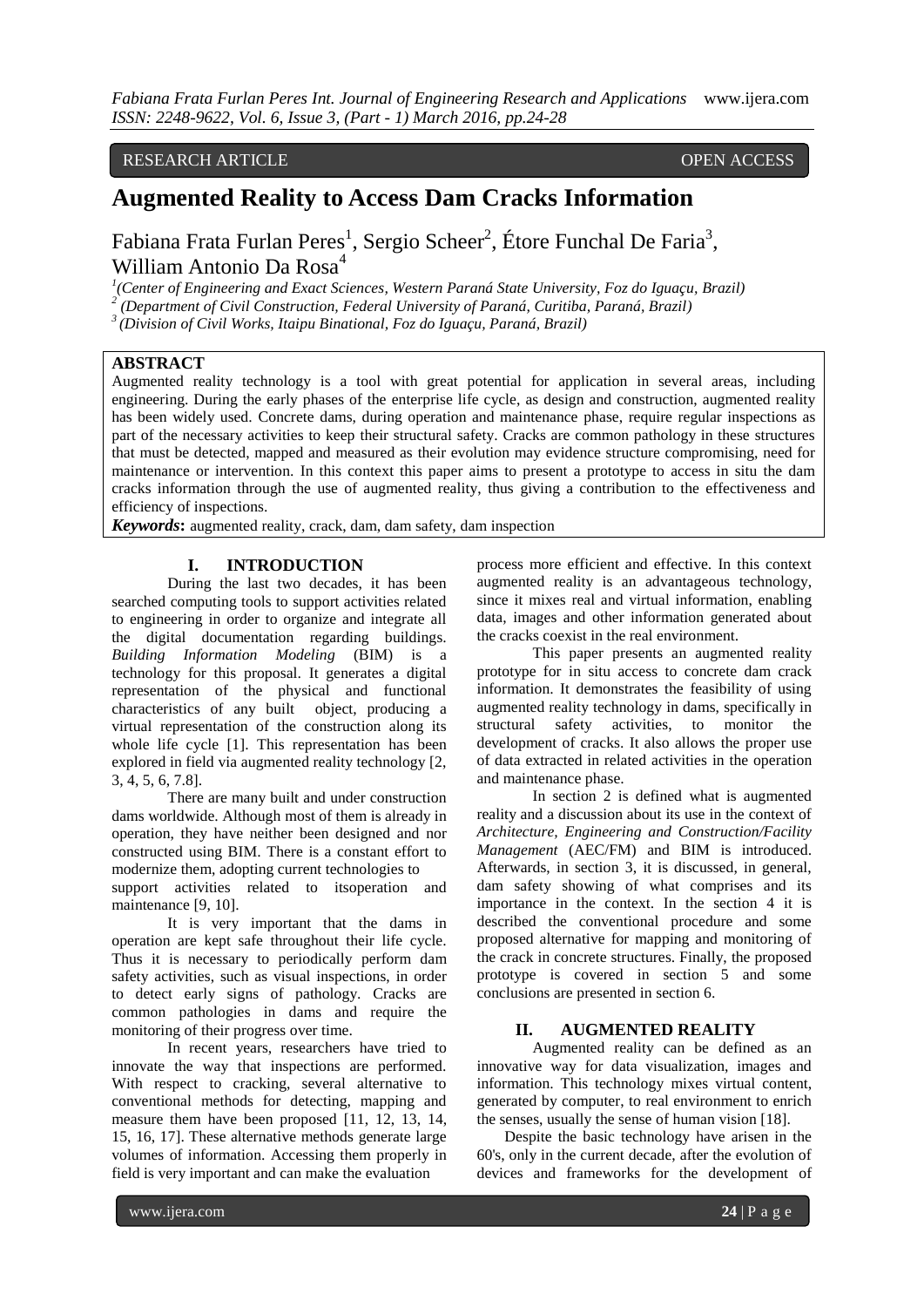augmented reality, is that its popularization has occurred.

Azuma asserted nearly two decades ago the existence of at least six potential classes of augmented reality applications, letting it be understood that others could emerge [19]. Currently its range of use is broad, it's sometimes still hampered by lack of adequate resources.

In engineering augmented reality has become a bridge between the large amount of data produced in projects at offices, by engineers and designers, and the construction site.

#### **1.1 Augmented Reality in Engineering**

The complex nature of AEC/FM and the demand for access to information increase the need to use information technology.Throughout the life cycle of buildings large volumes of complex data is produced such as design drawings, images, schedules and others. Recent research has identified many beneficial capabilities of using augmented reality in the AEC/FM for the visualization / simulation, information retrieval and interaction [20, 21]. The integration of these two technologies allows, for example, that the viewer interacts with both real and virtual objects; that it's done the monitoring of the progress of a building by comparing the as-built progress against as-planned.

A review based on articles found within well-known journals about AEC/FM until the end of the year 2012, presented by [20] on the use of augmented reality in the construction industry showed that from 2008 was intensified research in order to integrate augmented reality with AEC/FM.

From the works developed searching the integration of augmented reality in AEC/FM, Kwon et al. [6] proposed two types of system. A imagematching system to enable quality inspection without visiting the real work site and another mobile-based augmented reality defect management application which enables workers and managers to automatically detect dimension errors and omissions on the jobsite [6].

Meza et al. [7] showed the use of augmented reality on mobile devices to track the progress of construction. Considering the information contained in the 4D project, where in addition to the 3D model has the schedule of work (considered the fourth dimension), the system projects onto the real environment, the 3D model of what should be the construction in accordance with the provisions of schedule [7].

Lee and Akin [8] proposed the use of augmented reality to systems for support the inspections and maintenance that add virtual components to be repaired in existing components and allows workers to easily recognize work to be done and also the workplace [8].Faria et al. [22] and

Peres et al. [23] have also applied augmented reality to access dam information due to the specific features of operation and maintenance phase.

# **III. DAM SAFETY**

Dams have been important infrastructures for the development of society for years. It can generate many benefits; however comprises a structure usually associated with a high potential collapse risk and so it is important that safety is achieved by performing a set of technical, systemic and periodic actions. The set of actions necessary to maintain the safety of a dam is the observation and maintenance aimed at keeping the design features.

The observation of a dam is supported by visual inspections and measurements by instrumentation to obtain information about their structural health. By this way, common pathologies like dam cracks can also be detected, measured and monitored to track their progress. Cracks deserve attention, since one of the main reasons for reducing its lifetime of dams are the leakages and cracks are main causes of leakages [24].

# **IV. CRACKS IN STRUCTURE OF CONCRETE**

Cracks may be the first signs of the existence of possible structural failure, but they are not always serious [13]. It is very important to detect, map and quantify them as their evolution. The traditional method used to characterize cracks and other alternative methods to do so are presented as follows.

# **4.1 Methods for Characterization of Cracks**

The conventional method for characterization consists of a manual process, where the sketch of the crack is made based on visual inspection. The measurement opening is made using an instrument such as a graduated magnifying glass or rule containing standard thicknesses or caliper or other [12, 13]. Such conventional method is very expensive, time-consuming, dangerous, laborintensive and subjective [25].In dams conventional method is even worse, as they include structures with considerable areas to inspect and, depending on their shapes, the implementation of the method is hampered by the need for specialized professionals and sometimes even scaffolding assembly.

With the development and popularization of various computational technologies, alternative to traditional methods, supported by digital image processing techniques have been proposed [11 12, 13, 14, 15, 16, 17].

CONCRACK is a proposed method that automatically detects, maps and measures cracking even allowing the monitoring of crack progress [13]. Another example is the *SurfCrete* that characterizes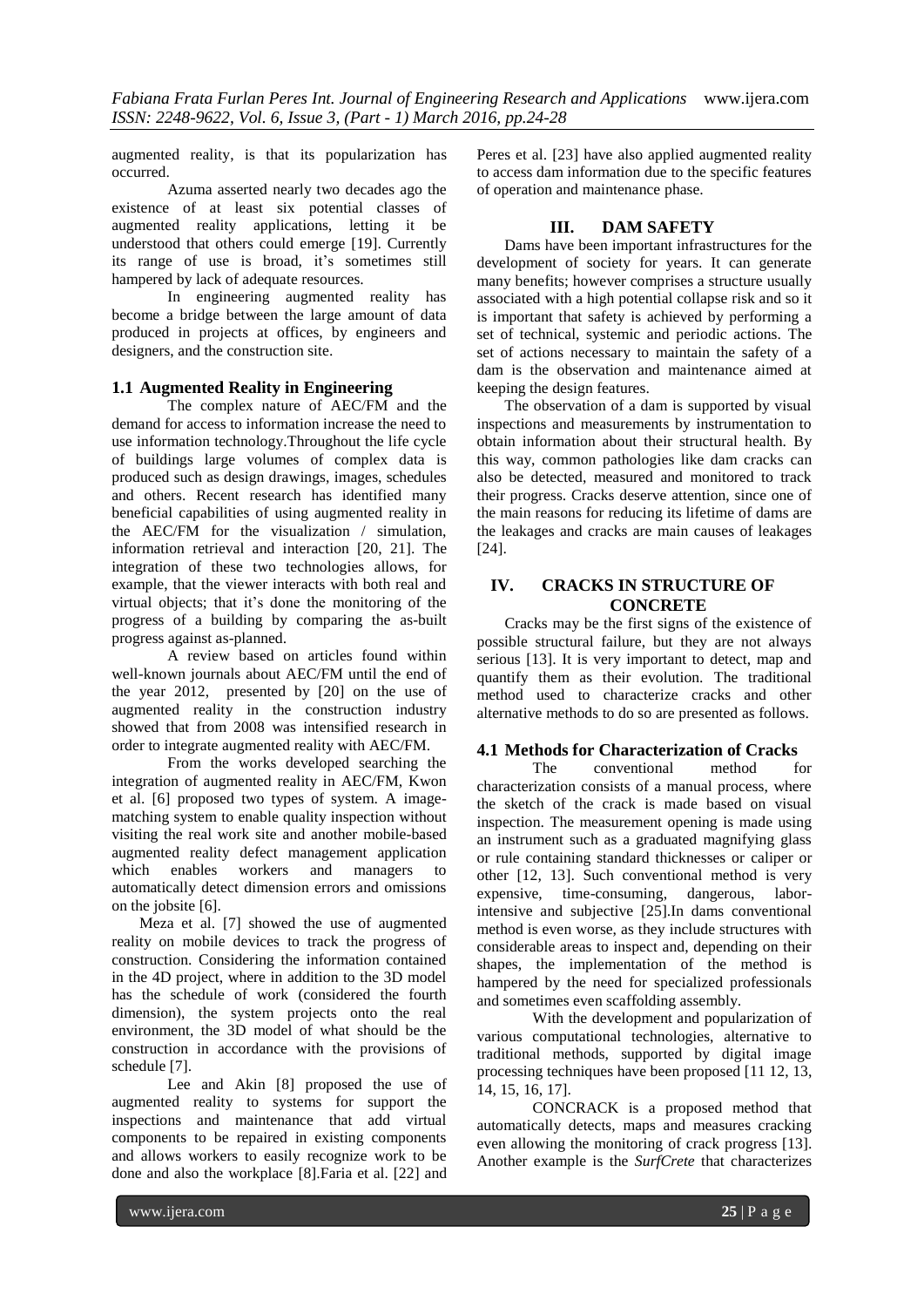*Fabiana Frata Furlan Peres Int. Journal of Engineering Research and Applications* www.ijera.com *ISSN: 2248-9622, Vol. 6, Issue 3, (Part - 1) March 2016, pp.24-28*

the cracking and evaluates other damage to concrete surfaces using multispectral analysis [15].

Adhikari et al. [17] proposed to use digital image processing techniques to obtain the concrete crack properties during inspections on bridges. Other similar works proposed are described in [11], [12] and [14]. These alternative methods are based on digital images and generate a large volume of data and information regarding the cracks.

In these studies, alternative methods were presented dealing with automation of parts or all the process making use of algorithms and procedures for digital image analysis. This represents advantages in terms of speed, efficiency, information obtained volume and even reliability, since data are processed automatically and are not subject to operator errors.

An important factor not addressed refers to how to access these data in real environment where inspections occur.

#### **V. DAM CRACKS INFORMATION ACCESS**

Computational methods more efficient and automatic for detection, mapping and measurement of cracks generate a more detailed, complete and organized documentation. However it is important to access this information at the right time - in situ during inspections, providing an increase of reality and allowing the realization of a more effective and efficient observation. A suitable technology for this purpose is augmented reality for mobile devices. The prototype presented in this paper uses *Wikitude* to apply this technology in the context of cracks in dams.

*Wikitude* is *Software Development Kit* (SDK) used to created augmented reality experience [26]. Fig. 1 shows the *Wikitude SDK* architecture.



**Figure 1:** Wikitude SDK architecture (adapted from [26]).

*Wikitude Cordova* plugin was used to embed augmented reality into the *Apache Cordova* project of the prototype.

*Apache Cordova* is open-source mobile development *framework.* It provides *Application Protocol Interface* (API) that enable the development of applications for mobile multi-platforms using HTML5 technologies, CSS and JavaScript (Fig. 2).

Its main advantage is to allow the development of applications using native resources of the platform without the need to know the specificities of native resources, which would make multi-platform development more difficult. Thus the application is coded using JavaScript, HTML5 and CSS[27].



**Figure 2:** Cordova Applications (adapted from [ 27]).

The data of the cracks are persisted on the web, in a *MySql* database. The language server-side PHP was used to make the connection of the prototype with the database.For the prototype increase the reality of the cracks on the dam, it is necessary to identify the location of the real world where they are. For this, the prototype requires the geographic coordinates provided by the mobile GPS to identify the location of the viewer and the geographic coordinate of cracks stored in the database. Based on the coordinates registered the markers of the cracks are inserted in the environment, as shown in Fig. 3.



Figure 3: Dam Cracks Information Prototype screen.

The data of the cracks used in this prototype are fictitious just to perform the necessary test.Each crack stored has information about its length, direction (horizontal, vertical or diagonal) and openness. For each inspection performed there is a set of data about it persisted in the database including the date on which the inspection was carried out, the ambient temperature on the day of the inspection and crack images. The crack is classified in three classes based on its length (L) and openness (O). Table 1 shows the characteristics required in each crack class.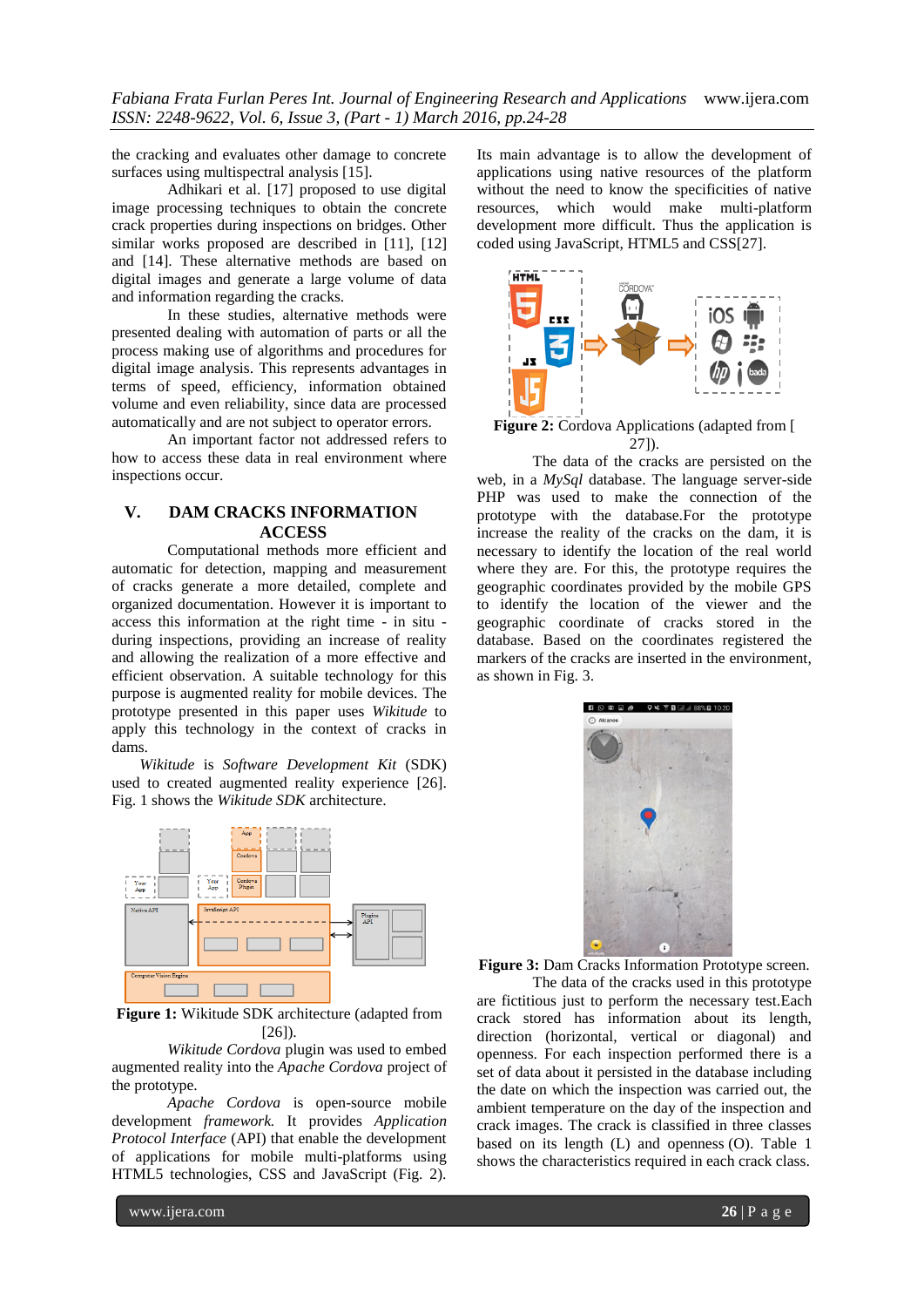*Fabiana Frata Furlan Peres Int. Journal of Engineering Research and Applications* www.ijera.com *ISSN: 2248-9622, Vol. 6, Issue 3, (Part - 1) March 2016, pp.24-28*

| <b>Table 1:</b> Characteristics of crack classes. |                                                                  |
|---------------------------------------------------|------------------------------------------------------------------|
| <b>Class</b>                                      | <b>Characteristics</b>                                           |
|                                                   | $L \geq 6.0$ m ; $Q \geq 0.3$ mm                                 |
| π                                                 | $3.0 \text{ m} \leq L < 6.0 \text{ m}$ ; 0.1mm $\leq$ O < 0.3mm; |
|                                                   | <sub>or</sub>                                                    |
|                                                   | $L \ge 6.0$ m; 0.1mm < $O$ < 0.3mm                               |
| ſT                                                | any $L$ ; $O < 0.1$ mm                                           |

Distinct colors for markers (green, yellow and red) are assigned to represent the three crack classes: Class I in red, Class II in yellow and Class III in green. Thus the class is transformed into visual, simple and easy information to be perceived by the observer. Fig. 3 also shows a screen containing markers around the cracks of different classes. A compass in the upper left corner of screen indicates cracks contained in the structures to a certain radius around the observer.

Changing the value on the shortcut 'Alcance' (Fig. 4), the maximum distance between the observer and the viewed cracks may be determined. Thus information of cracks that are far away from the observer is hidden.



**Figure 4:** Screen for adjustment of "Alcance".

Mobile screen shows details of a crack selected (Fig. 5): a general description; length, opening and direction of the crack; performing dates of inspections with links to images recorded.

The features available in the prototype show that access to the volume of data collected during inspections, along the dam's life using augmented reality enriches the real environment, abstracting information and making the inspection task more precise and agile.



**Figure 5:** Screen showing crack details.

#### **VI. CONCLUSIONS**

The prototype presented in this paper identifies the location of the cracks in the real world and provides access to data in situ. In addition, some data are interpreted and generate simple information to be perceived by the observer, as in the case of the crack class, the prototype represented by different colors each class.

#### **Acknowledgements**

The authors acknowledge the support given by the Graduate Program in Numerical Methods for Engineering (PPGMNE) at UFPR, to the Center for Advanced Studies on Dam Safety (CEASB), to the Itaipu Technological Park (PTI) as the as to the Center of Engineering and Exact Sciences (CECE) at UNIOESTE. Moreover, it is important to mention the support given by the Coordination for Higher Education Personnel (CAPES) of the Brazilian Ministry of Education.

#### **REFERENCES**

- [1]. ISO Standard, ISO 29481-1(E): Building Information Modeling – Information Delivery Manual – Part 1: Methodology and Format, 2010.
- [2]. X. Wang , P. E. D. Love, M. J. Kim, C. S. Park, C. P. Sing, and L. Hou, A conceptual framework for integrating building information modeling with augmented reality, Automation in Construction, 34, 2013, 37-44.
- [3]. M. Gheisari, S. Goodman, J. Schmidt, G. William, and J. Irizarry, Exploring BIM and Mobile Augmented Reality Use in Facilities Management, Construction Research Congress, 2014, 1941 – 1950.
- [4]. C.S. Park, D.Y. Lee, O. S. Kwon, and X. Wang, A framework for proactive construction defect management using BIM, augmented reality and ontology-based data collection template, Automation in Construction, 33, 2013, 61-71.
- [5]. X. Wang, M. Truijens, L. Hou, Y. Wang, and Y. Zhoue, Integrating Augmented Reality with Building Information Modeling: Onsite construction process controlling for liquefied natural gas industry, Automation in liquefied natural gas industry, Construction, 40, 2014, 95-105.
- [6]. J. Jeon, J. Lee, D. Shin, and H. Park, Development of Dam Safety Management System, Advances in Engineering Software, Advances in Engineering Software, 40, 2009, 554-563.
- [7]. ICOLD, Dam Safety Management: Operational phase of the dam life Cycle, Bulletin 154, Paris, 2010.